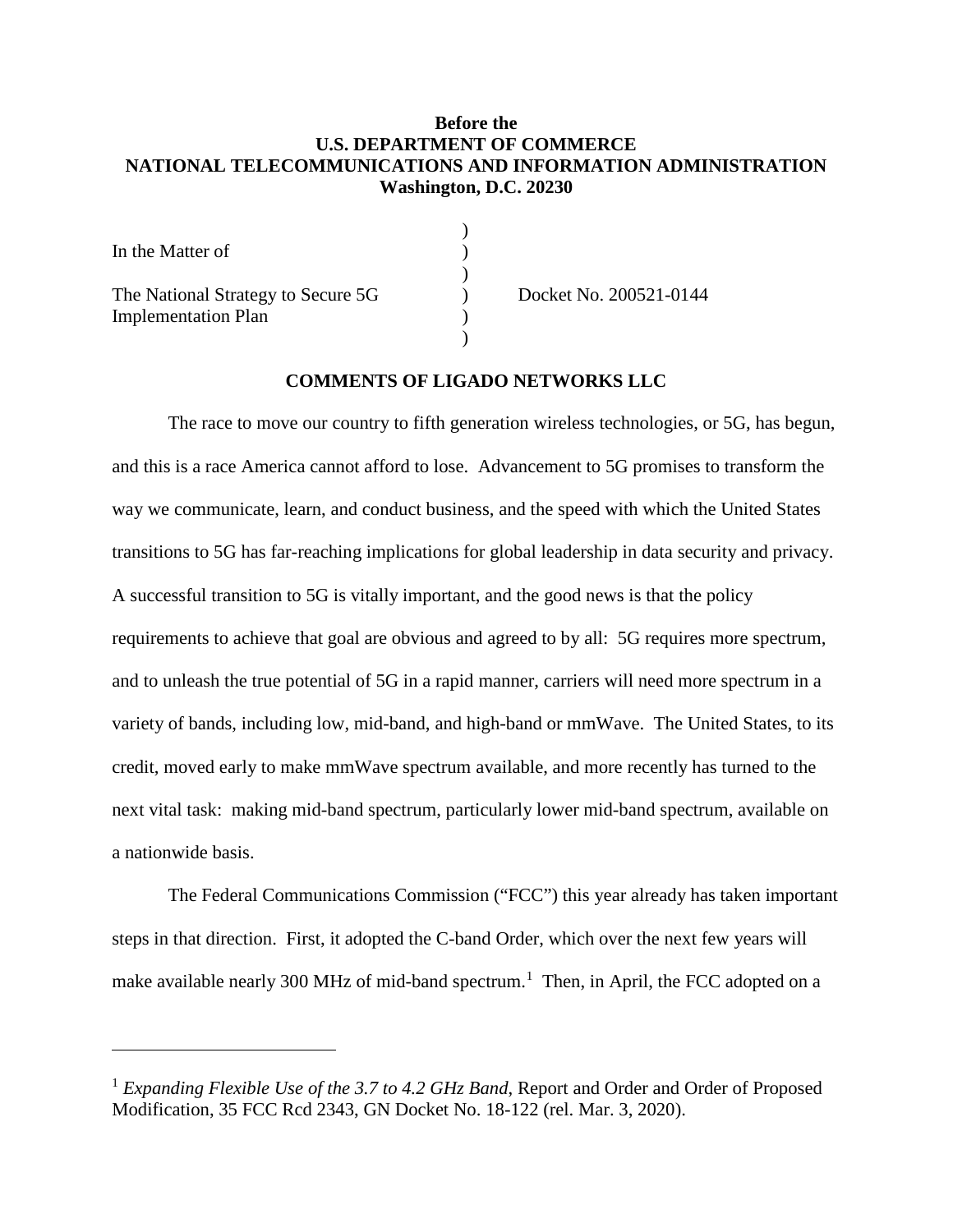unanimous, bipartisan basis an Order enabling Ligado Networks LLC to begin the process of putting 35 MHz of greenfield spectrum in the critical lower mid-band frequencies to work in advancing deployment of  $5G<sup>2</sup>$  $5G<sup>2</sup>$  $5G<sup>2</sup>$  We submit these comments to highlight the importance of midband spectrum to 5G deployment, and lower mid-band spectrum in particular. Global leaders in 5G infrastructure such as Nokia and Ericsson, as well as the FCC itself,<sup>[3](#page-1-1)</sup> have recognized the opportunity that lower mid-band spectrum presents, both in terms of supporting innovation and accelerating the transition to 5G. Accordingly, we urge the NTIA to include this critical lower mid-band spectrum in its Implementation Plan for the National 5G Strategy.

## **I. LOWER MID-BAND SPECTRUM IS ESSENTIAL TO 5G.**

 $\overline{\phantom{a}}$ 

The advancement to 5G promises to be transformative, but it will also require an extraordinary amount of spectrum, both in terms of total MHz and in terms of variety of bands. Spectrum best suited for wireless network deployments generally falls into four categories: (1) low-band (below 1 GHz); (2) lower mid-band (1-2 GHz); (3) higher mid-band (2-6 GHz); and (4) high-band spectrum (above 6 GHz and mmWave). 5G networks will need the right mix of spectrum from all four of these categories to succeed, and mid-band spectrum is a critical element that needs attention now.

Mid-band frequencies offer both favorable propagation characteristics and wide channel bandwidth, capabilities considered foundational for next-generation networks.<sup>[4](#page-1-2)</sup> Of the two mid-

<span id="page-1-0"></span><sup>2</sup> *See Ligado Amendment to License Modification Applications*, Order and Authorization, 35 FCC Rcd 3772, IB Docket No. 11-109 *et al.* (rel. Apr. 22, 2020) ("*Order*").

<span id="page-1-1"></span><sup>3</sup> *See id.* at 3784 ¶ 19 (citing Ligado's intention to partner with carriers to "support more broadbased 5G deployment" as a public interest benefit).

<span id="page-1-2"></span><sup>4</sup> *See Expanding Flexible Use in Mid-Band Spectrum Between 3.7 and 24 GHz*, Notice of Inquiry, 32 FCC Rcd 6373, 6375 (2017) ("The combination of favorable propagation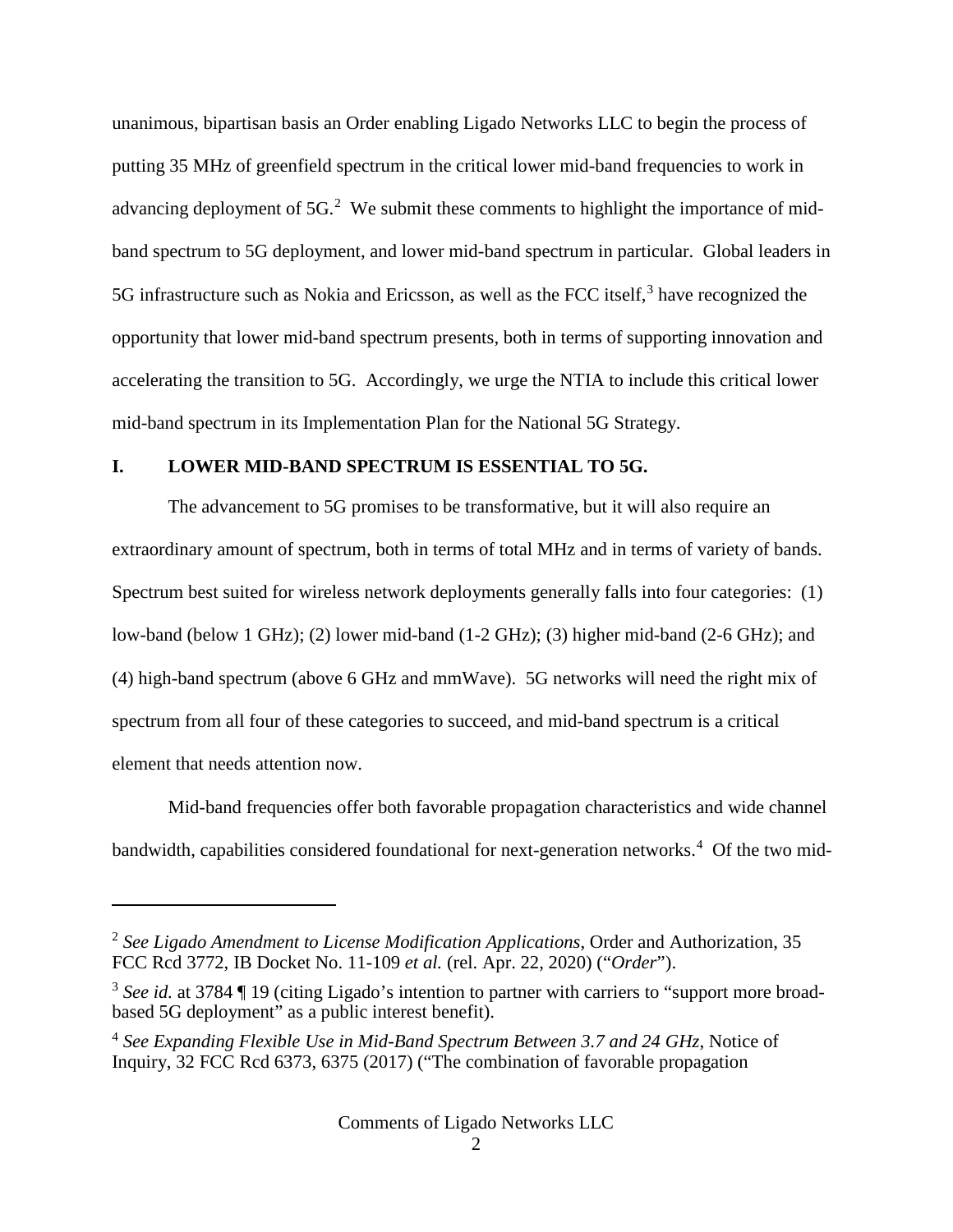band sub-categories, lower mid-band spectrum is of particular value. Long regarded as the "workhorse" spectrum in the wireless industry, lower mid-band spectrum is prized for its flexibility in providing nationwide coverage and capacity solutions. Higher mid-band spectrum is also attractive because it offers wide channels capable of facilitating higher data speeds and substantial bandwidth for 5G deployments, but its utility is ultimately limited by its lessfavorable propagation capabilities. Whereas the lower frequency and larger wavelength of lower mid-band spectrum enables better propagation through both "free space" (unobstructed sight paths) and the environment (e.g., rain, trees, cars, buildings, etc.), higher-frequency mid-band spectrum faces greater risk of path loss and signal deterioration, particularly in urban environments.

Because of these limitations, early 5G testing and trials confirm that higher-band spectrum alone is insufficient to support broad 5G coverage. For example, commercial testing by Finnish telecom operator Elisa has demonstrated that 5G networks relying solely on higherband spectrum deliver increased mobile data capacity and download speeds but suffer from poor indoor coverage and inconsistent network service.<sup>[5](#page-2-0)</sup> Many carrier tests of mmWave spectrum have encountered similar issues, as early users have reported difficulty finding a signal in some

characteristics of the mid-band frequencies (as compared to bands above 24 GHz) and the opportunity for additional channel bandwidth (as compared to bands below 3.7 GHz), could make many of these mid-band frequencies well-suited for next-generation wireless services.").

<span id="page-2-0"></span><sup>5</sup> *See First Impressions from the World's First Commercial 5G Network*, Rewheel (Aug. 7, 2018), at 7–8,

http://research.rewheel.fi/downloads/Rewheel%20trying%20Elisa's%205G%20network%20in% 20Tampere\_17082018\_PUBLIC.pdf ("*Elisa Network Test*").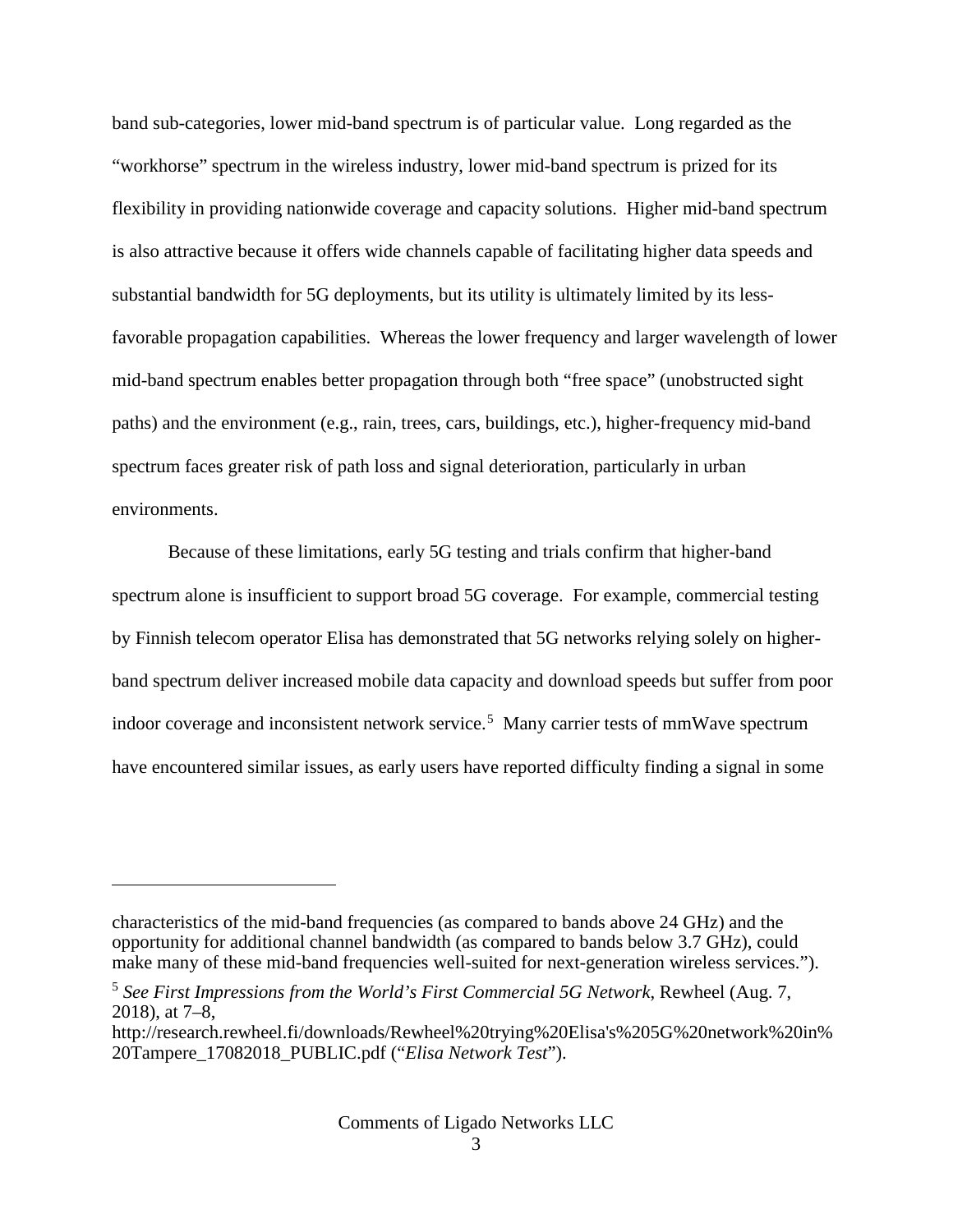locations.<sup>[6](#page-3-0)</sup> Resolving these coverage issues while preserving the data capacity and download speeds promised by 5G requires embracing lower mid-band spectrum and its favorable propagation characteristics. Indeed, Elisa's network experts expressly recognized that a combined solution of lower and higher mid-band spectrum could solve the coverage issues experienced in commercial testing.<sup>[7](#page-3-1)</sup>

However, the solution presented by lower mid-band spectrum is not merely theoretical. Nokia, one of the largest global vendors of wireless infrastructure solutions and a leading contributor to the development of 5G standards, completed a 5G Technical Study in June 2019 that found that "[c]ombined use of spectrum in the lower mid-band and higher mid-band categories offers significant economic and operational advantages for 5G as compared to higher mid-band only deployment alternatives."<sup>[8](#page-3-2)</sup> A June 2019 technical study by Ericsson, also one of the largest global vendors of wireless infrastructure, yielded similar results.<sup>[9](#page-3-3)</sup> Ericsson studies have also demonstrated that combining L-band spectrum (1-2 GHz) with C-band spectrum (3.7- 4.2 GHz) can provide a larger coverage area for any given site, providing a real-world example of how lower mid-band can address and resolve the issues presented by a 5G deployment utilizing primarily higher frequencies.<sup>[10](#page-3-4)</sup>

<span id="page-3-0"></span><sup>6</sup> *See In Verizon 5G Launch City, Reviewers Have Trouble Even Finding a Signal*, Ars Technica (Apr. 8, 2019), https://arstechnica.com/information-technology/2019/04/in-verizon-5g-launchcity-reviewers-have-trouble-even-finding-a-signal/.

<span id="page-3-1"></span><sup>7</sup> *See Elisa Network Test* at 8 ("Elisa's network experts confirmed our views that . . . the indoor coverage challenge is solvable by using lower LTE bands for uplink.").

<span id="page-3-2"></span><sup>8</sup> *See Nokia's Study on Ligado Lower Mid-Band Spectrum Solution to Address 5G Deployment Challenges*, at 4, Nokia Corporation (June 2019) ("*Nokia Study*").

<span id="page-3-3"></span><sup>9</sup> *See Study of Ligado's L-Band Spectrum to Address C-Band Deployment Challenges*, Ericsson (June 2019).

<span id="page-3-4"></span><sup>10</sup> *See Ligado UL and DL Decoupling Study*, at 2, Ericsson (June 6, 2019) ("*Ericsson Decoupling Study*").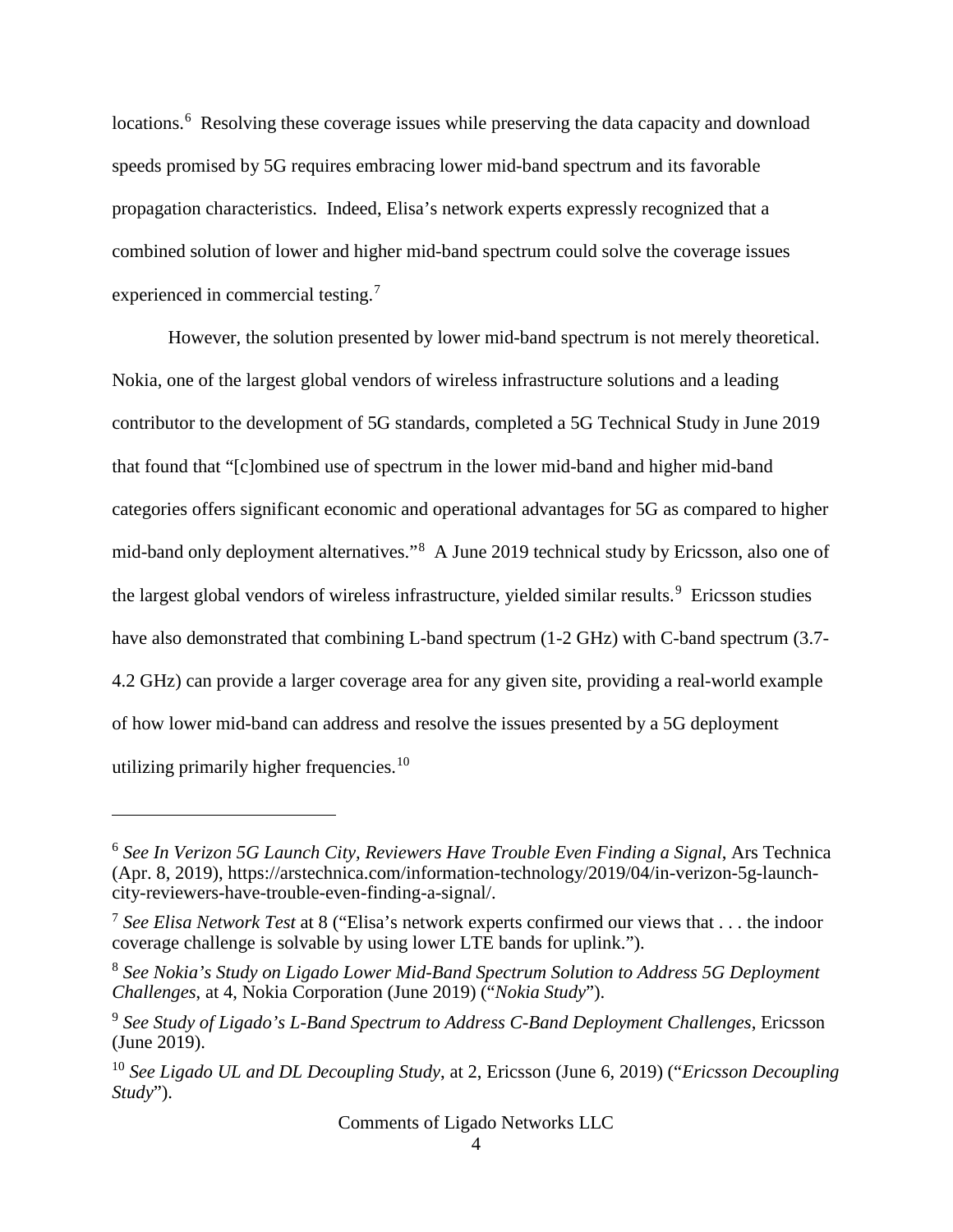As these studies—and early commercial testing—make clear, lower mid-band spectrum is vital to the advancement to 5G. NTIA should accordingly take steps to include in the implementation of its National 5G Strategy all available lower mid-band spectrum, including the 35 MHz of L-band spectrum authorized to Ligado.

# **II. LIGADO'S SPECTRUM IS WELL SITUATED TO PROVIDE CRITICAL LOWER MID-BAND SPECTRUM AND SUPPORT AN ACCELERATED 5G DEPLOYMENT.**

Following the Federal Communications Commission's April 2020 granting of Ligado's license modification applications, there is now mid-band spectrum available to provide a resource of lower mid-band spectrum that will prove so vital to the 5G transition. Ligado's L-Band license covers 30 MHz, and coupled with its access to the 1670-1675 MHz band, Ligado has a total of 35 MHz of spectrum between 1-2 GHz. Access to this underutilized band provides an opportunity for commercial and technical innovations without the delay and complexity that comes with repurposing spectrum already used in 4G networks. Key industry stakeholders—as well as the FCC—have identified Ligado's spectrum as a clear target for 5G deployments, and the company is now undertaking the necessary work with industry partners to modify the "Band 24" specifications in the 3rd Generation Partnership Project ("3GPP") and standardize this spectrum for 5G-NR. These capabilities and efforts position this spectrum as a key potential contributor to NTIA's rollout of the National 5G Strategy.

Unlike spectrum already committed to other uses, the spectrum covered by the FCC's recent Order does not require relocation of incumbent users and thus will be available in a timely manner for 5G use. Consequently, this spectrum provides considerable operational and technical advantages, since re-farming already-deployed 4G spectrum requires burdensome 4G/5G coordination. By comparison, Nokia has found that greenfield spectrum like Ligado's can "add

Comments of Ligado Networks LLC

5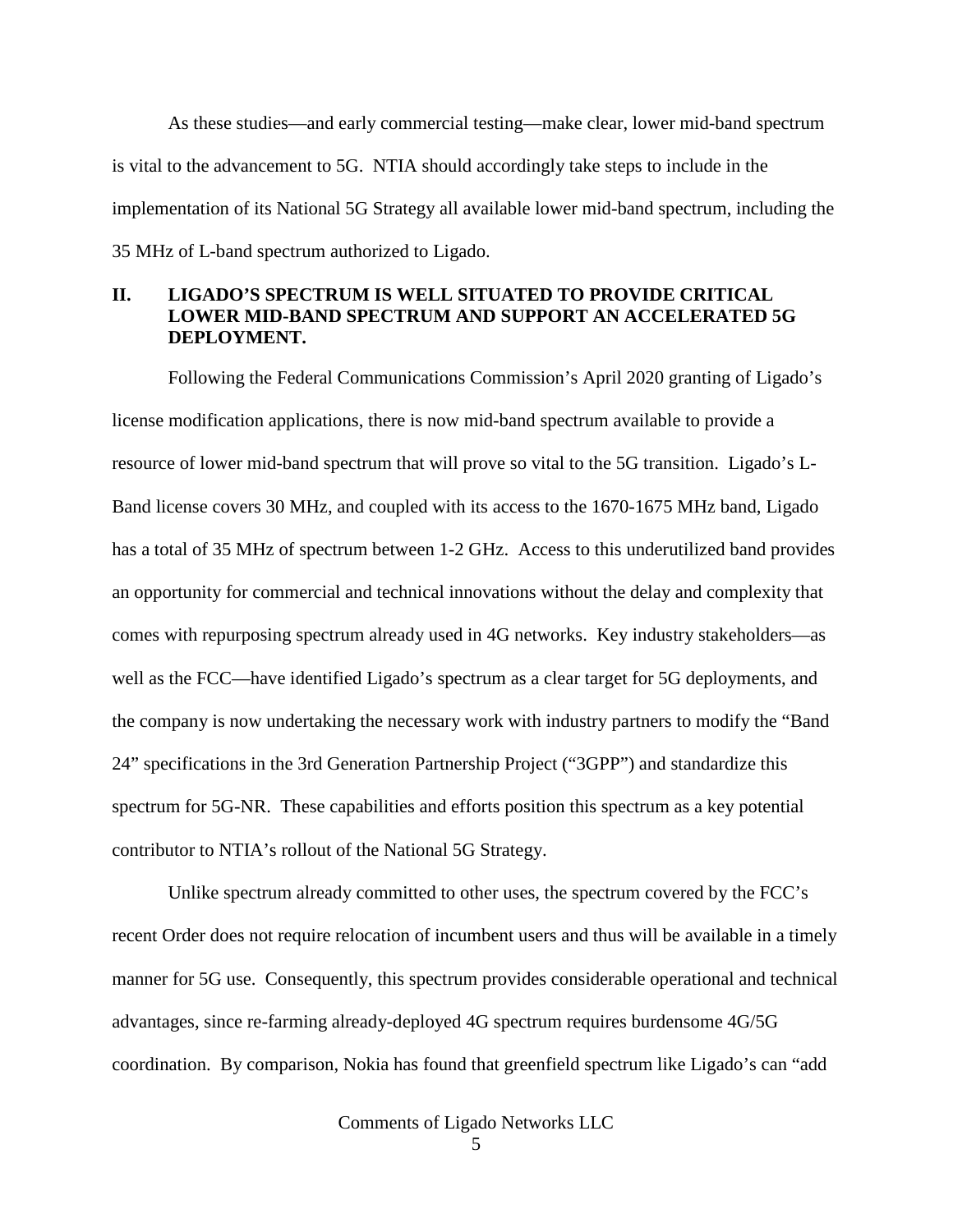network capacity immediately while reducing operational challenges, allowing for accelerated 5G deployments with no impact to existing 4G LTE networks."[11](#page-5-0) Moreover, today's network grids are designed around sub-2 GHz spectrum, allowing rapid and economical deployment of new sources of mid-band spectrum. Given the lack of need for relocation, this L-band spectrum is perfectly situated for this sort of accelerated, cost-efficient deployment.

Additionally, the FCC and key providers of telecommunications infrastructure technology have already identified Ligado's spectrum as an important contributor to the nation's 5G buildout. For example, the FCC cited the potential of Ligado's spectrum for 5G as a key public interest justification for granting Ligado's license modifications,[12](#page-5-1) and FCC Commissioner Brendan Carr's statement supporting the grant specifically recognized the importance of Ligado's spectrum in supporting 5G deployments.[13](#page-5-2) Key industry participants share this view. Nokia and Ericsson—two of the largest 5G technology vendors in the world— have completed studies assessing commercial implementation paths for Ligado's spectrum,<sup>[14](#page-5-3)</sup> and each of these vendors has also collaborated separately with Ligado on specific commercial development efforts. Ligado and Nokia have developed prototype base stations and engaged in

<span id="page-5-0"></span><sup>11</sup> *See Nokia Study* at 3.

<span id="page-5-1"></span><sup>&</sup>lt;sup>12</sup> *See Order* at 3773  $\P$  1 (noting that the grant of Ligado's license modification applications "promotes more efficient and effective use of our nation's spectrum resources by making available additional spectrum for advanced wireless services, including 5G").

<span id="page-5-2"></span><sup>&</sup>lt;sup>13</sup> *See id.* at 3844 ("[S] tudies show that allowing the private sector to combine this mid-band spectrum with other airwaves already targeted for 5G builds will produce a more robust and costeffective network in the U.S.") (statement of Commissioner Brendan Carr).

<span id="page-5-3"></span><sup>&</sup>lt;sup>14</sup> See Letter from Gerard J. Waldron, Counsel to Ligado Networks LLC, to Marlene H. Dortch, FCC Secretary, IB Docket No. 11-109, at 6 (Aug. 6, 2019) ("*Ligado Aug. 6, 2019 Letter*"); *see also, e.g.*, *Nokia's Study on Ligado Spectrum Deployment*, Nokia Corporation (Feb. 2019).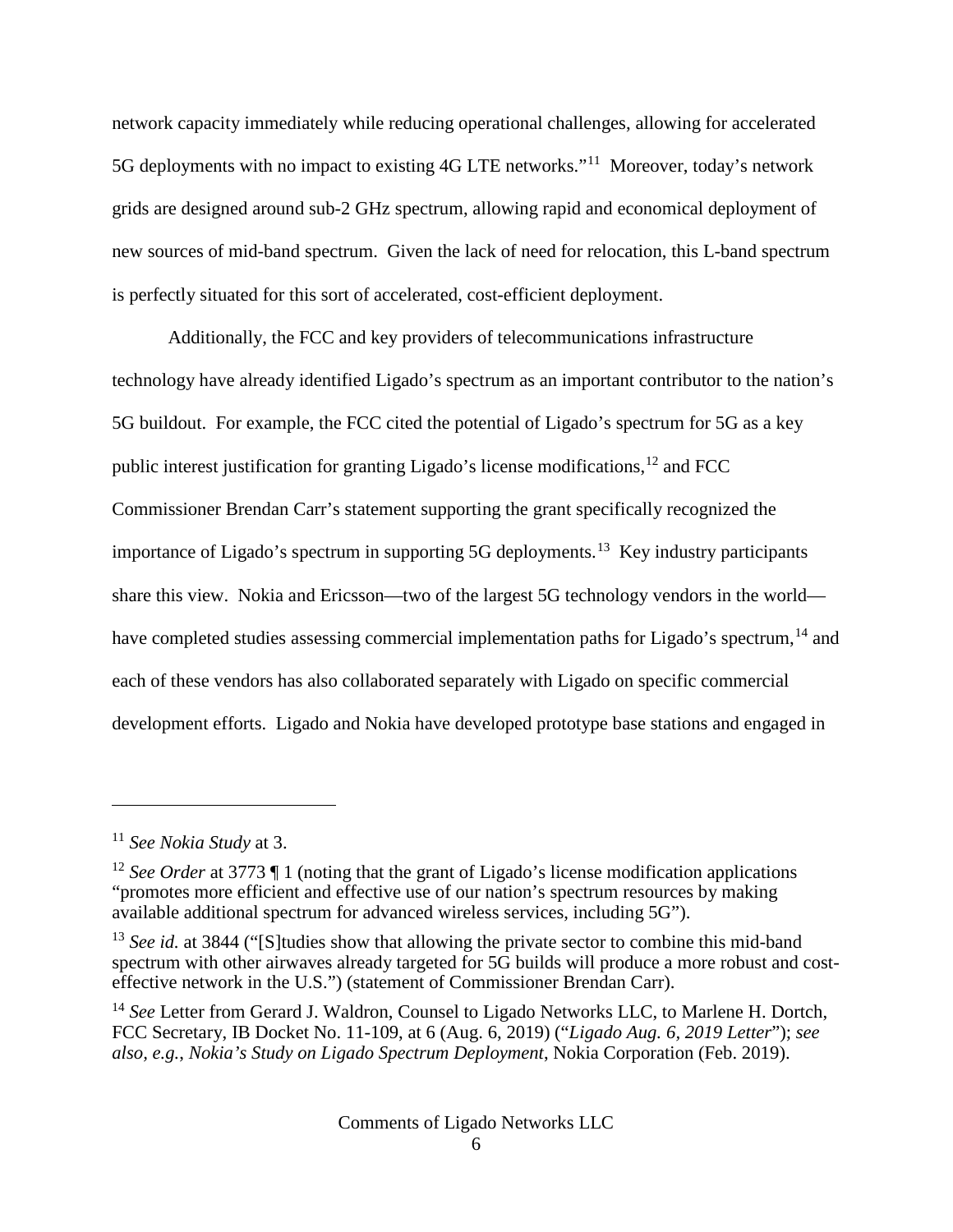network simulation analysis focused on Ligado's [15](#page-6-0)26-1536 MHz downlink band,<sup>15</sup> and Ligado has worked with Ericsson to develop a satellite adaptation of standards-based technology aimed at supporting the 5G requirements of network redundancy and ubiquitous coverage in the industrial Internet of Things market.<sup>[16](#page-6-1)</sup>

In the wake of the FCC's recent decision, Ligado has again engaged with 3GPP and global standards-based technologies generally, which will align this L-band spectrum with the National 5G Strategy's emphasis on promoting participation in international standards development. Ligado's development of technology and network services leveraging 3GPP technology will enable new, terrestrially-based services such as private networks, which will offer more customization and control of vital security principles for 5G infrastructure. Furthermore, Ligado's existing participation in international standards development initiatives fulfills the 5G Strategy's commitment to "promote and support increased participation by the private sector" in standards-setting organizations.[17](#page-6-2)

#### **CONCLUSION**

Ligado agrees that 5G will be a primary driver of the nation's prosperity and security in the decades ahead. The company shares NTIA's interest in ensuring the core principles and lines of effort articulated in the National Strategy for 5G are implemented swiftly and securely. Successfully executing this strategy will require the use of critical lower mid-band spectrum, and

<span id="page-6-0"></span><sup>15</sup> *See Ligado Aug. 6, 2019 Letter* at 6.

<span id="page-6-1"></span><sup>16</sup> *See id.*

<span id="page-6-2"></span><sup>&</sup>lt;sup>17</sup> *National Strategy to Secure 5G of the United States of America*, Office of the President (Mar. 2020), https://www.whitehouse.gov/wp-content/uploads/2020/03/National-Strategy-5G-Final.pdf.